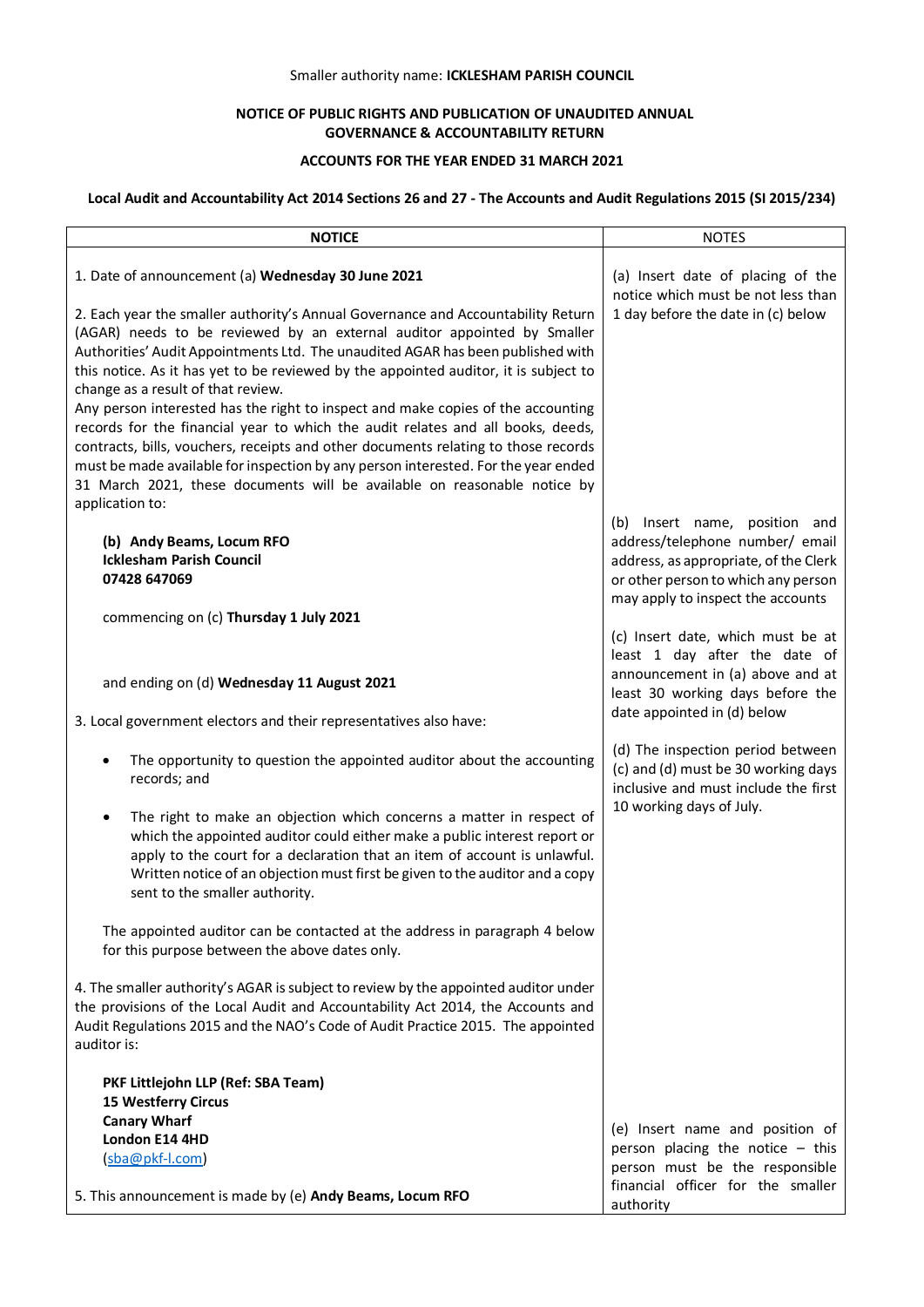### **LOCAL AUTHORITY ACCOUNTS: A SUMMARY OF YOUR RIGHTS**

## **Please note that this summary applies to all relevant smaller authorities, including local councils, internal drainage boards and 'other' smaller authorities.**

#### **The basic position**

The [Local Audit and Accountability Act 2014](http://www.legislation.gov.uk/ukpga/2014/2/contents) (the Act) governs the work of auditors appointed to smaller authorities. This summary explains the provisions contained in Sections 26 and 27 of the Act. The Act and th[e Accounts and Audit Regulations](http://www.legislation.gov.uk/uksi/2015/234/contents/made)  [2015](http://www.legislation.gov.uk/uksi/2015/234/contents/made) also cover the duties, responsibilities and rights of smaller authorities, other organisations and the public concerning the accounts being audited.

As a local elector, or an interested person, you have certain legal rights in respect of the accounting records of smaller authorities. As an interested person you can inspect accounting records and related documents. If you are a local government elector for the area to which the accounts relate you can also ask questions about the accounts and object to them. You do not have to pay directly for exercising your rights. However, any resulting costs incurred by the smaller authority form part of its running costs. Therefore, indirectly, local residents pay for the cost of you exercising your rights through their council tax.

#### **The right to inspect the accounting records**

Any interested person can inspect the accounting records, which includes but is not limited to local electors. You can inspect the accounting records for the financial year to which the audit relates and all books, deeds, contracts, bills, vouchers, receipts and other documents relating to those records. You can copy all, or part, of these records or documents. Your inspection must be about the accounts, or relate to an item in the accounts. You cannot, for example, inspect or copy documents unrelated to the accounts, or that include personal information (Section 26 (6) – (10) of the Act explains what is meant by personal information). You cannot inspect information which is protected by commercial confidentiality. This is information which would prejudice commercial confidentiality if it was released to the public and there is not, set against this, a very strong reason in the public interest why it should nevertheless be disclosed.

When smaller authorities have finished preparing accounts for the financial year and approved them, they must publish them (including on a website). There must be a 30 working day period, called the 'period for the exercise of public rights', during which you can exercise your statutory right to inspect the accounting records. Smaller authorities must tell the public, including advertising this on their website, that the accounting records and related documents are available to inspect. By arrangement you will then have 30 working days to inspect and make copies of the accounting records. You may have to pay a copying charge. The 30 working day period must include a common period of inspection during which all smaller authorities' accounting records are available to inspect. This will be 1-14 July 2021 for 2020/21 accounts. The advertisement must set out the dates of the period for the exercise of public rights, how you can communicate to the smaller authority that you wish to inspect the accounting records and related documents, the name and address of the auditor, and the relevant legislation that governs the inspection of accounts and objections.

#### **The right to ask the auditor questions about the accounting records**

**You should first ask your smaller authority** about the accounting records, since they hold all the details. If you are a local elector, your right to ask questions of the external auditor is enshrined in law. However, while the auditor will answer your questions where possible, they are not always obliged to do so. For example, the question might be better answered by another organisation, require investigation beyond the auditor's remit, or involve disproportionate cost (which is borne by the local taxpayer). Give your smaller authority the opportunity first to explain anything in the accounting records that you are unsure about. If you are not satisfied with their explanation, you can question the external auditor about the accounting records.

The law limits the time available for you formally to ask questions. This must be done in the period for the exercise of public rights, so let the external auditor know your concern as soon as possible. The advertisement or notice that tells you the accounting records are available to inspect will also give the period for the exercise of public rights during which you may ask the auditor questions, which here means formally asking questions under the Act. You can ask someone to represent you when asking the external auditor questions.

Before you ask the external auditor any questions, inspect the accounting records fully, so you know what they contain. Please remember that you cannot formally ask questions, under the Act, after the end of the period for the exercise of public rights. You may ask your smaller authority other questions about their accounts for any year, at any time. But these are not questions under the Act.

You can ask the external auditor questions about an item in the accounting records for the financial year being audited. However, your right to ask the external auditor questions is limited. The external auditor can only answer 'what' questions,